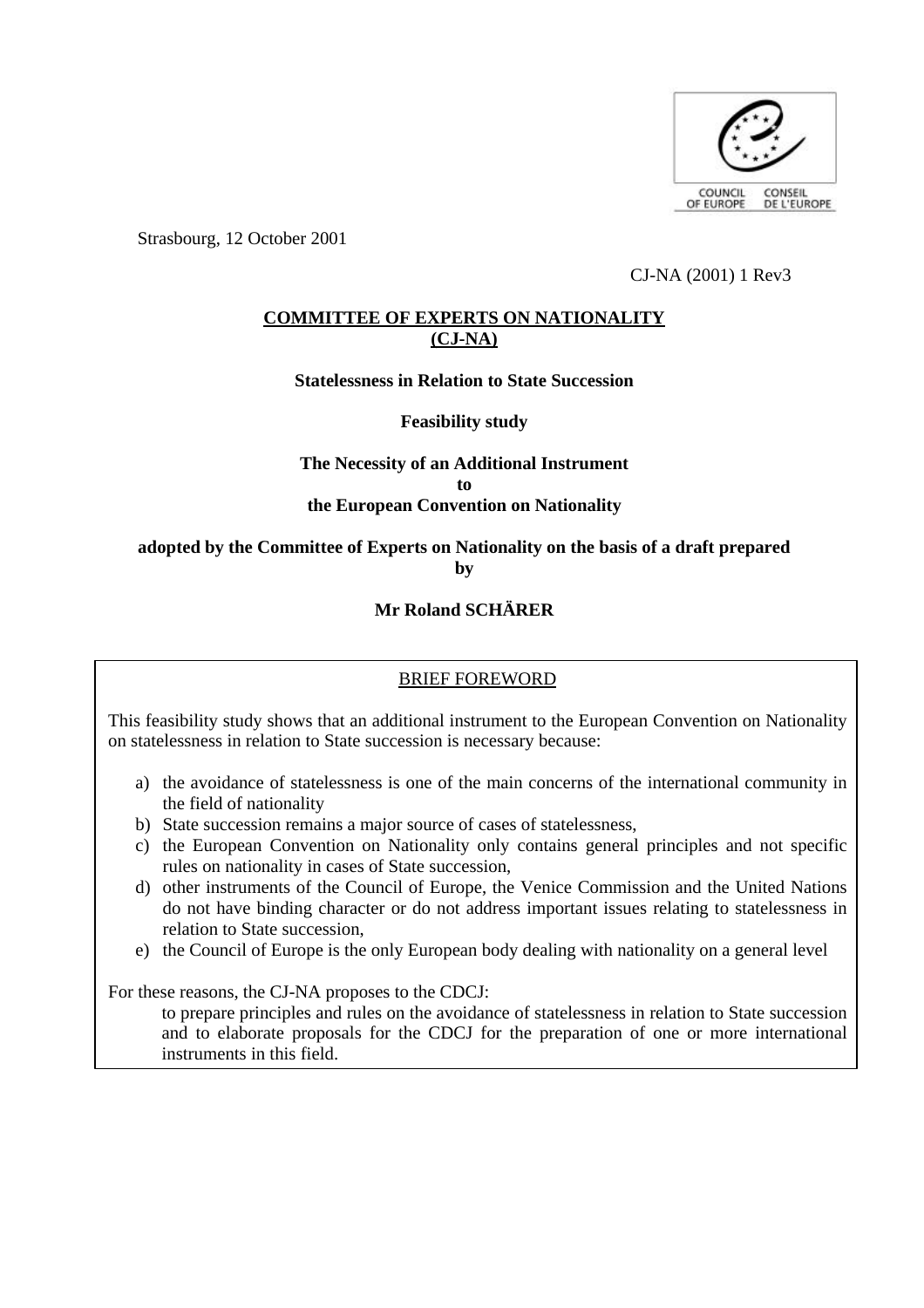# **TABLE OF CONTENTS**

| 1. Importance of statelessness in case of State succession in the field of nationality4 |  |
|-----------------------------------------------------------------------------------------|--|
| 2. Lack of adequate international regulations concerning State succession and           |  |
| 3. Role of the Council of Europe with regard to statelessness and State succession5     |  |
|                                                                                         |  |
|                                                                                         |  |
| 6. General avoidance of statelessness also concerns statelessness arising from State    |  |
|                                                                                         |  |
|                                                                                         |  |
| Chapter II : Review of relevant situations and existing international instruments 6     |  |
|                                                                                         |  |
|                                                                                         |  |
| 10. Categories of State succession and specific problems connected with them with       |  |
|                                                                                         |  |
|                                                                                         |  |
|                                                                                         |  |
|                                                                                         |  |
|                                                                                         |  |
|                                                                                         |  |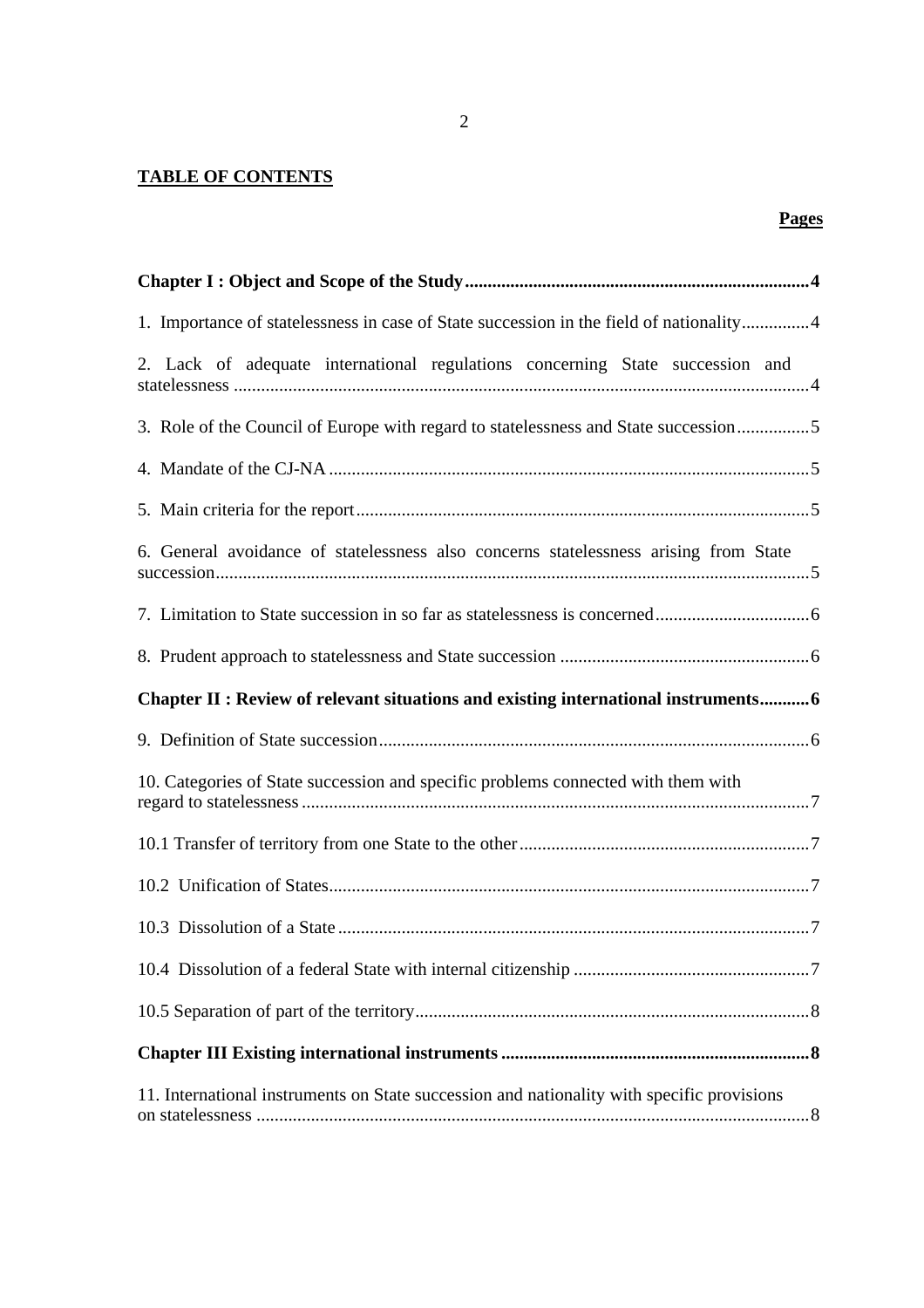| 12. International instruments on statelessness with specific provisions on State                                                                                    |
|---------------------------------------------------------------------------------------------------------------------------------------------------------------------|
| Chapter IV Considerations on the basis of existing international instruments 12                                                                                     |
| 13. Rules of the above-mentioned international instruments with regard to the categories                                                                            |
|                                                                                                                                                                     |
|                                                                                                                                                                     |
| 14. Combination of the rules of the above-mentioned international instruments with<br>regard to avoiding and reducing statelessness in cases of State succession 13 |
|                                                                                                                                                                     |
|                                                                                                                                                                     |
| 17. Other rules which may be considered on the basis on the Council<br>of Europe Recommendation on the avoidance and reduction of statelessness 15                  |
|                                                                                                                                                                     |
| 18. Feasibility of an international instrument on State succession and statelessness 16                                                                             |
| 19. Conclusions for an international instrument on State succession and statelessness 17                                                                            |
|                                                                                                                                                                     |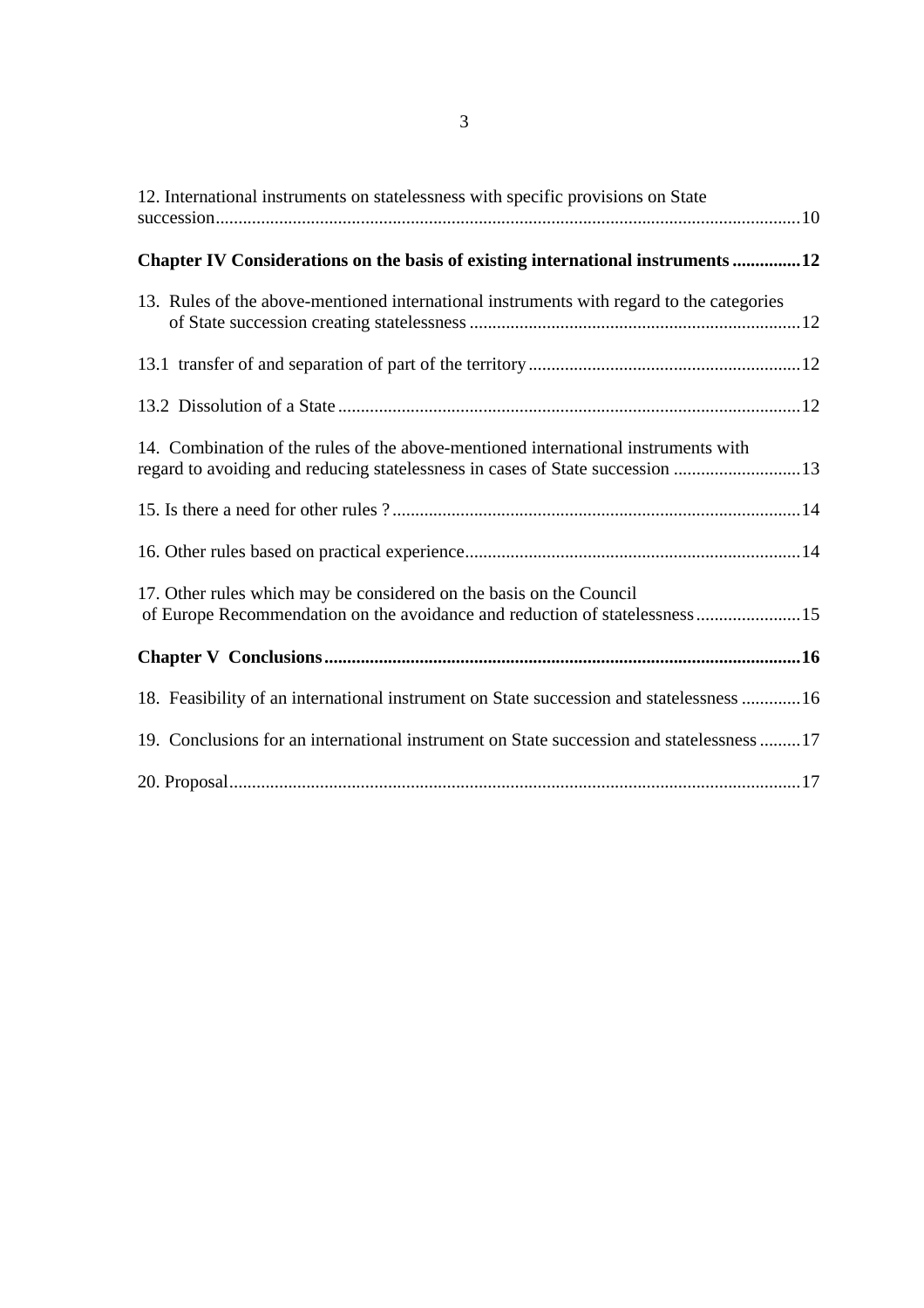## **Statelessness in Relation to State Succession**

# **Report on the Necessity of an Additional Instrument to the European Convention on Nationality**

# **Chapter I: Object and Scope of the Study**

#### **1. Importance of statelessness in case of State succession in the field of nationality**

The right to a nationality is a fundamental right recognised by Article 15 of the Universal Declaration of Human Rights. This right has been the basis of a number of binding international legal instruments, among them, Article 4 of the European Convention on Nationality. Without a nationality, individuals cannot enjoy the fundamental rights based on the possession of the nationality of the State of residence, nor enjoy the protection that States grant their citizens abroad. The consequence**s** for stateless persons include the fact that they have no place where they have a right to stay and no place to which they have a right to return. The elimination of statelessness is thus the main concern of the international community in the field of nationality.

Statelessness has a particular significance in cases of State succession. On the one hand, State succession has a high potential to create – concentrated on short periods – huge numbers of stateless persons, in particular when the predecessor State disappears and no successor State is ready to grant its nationality to former nationals of the State which has disappeared. On the other hand, as State succession often means that new States are created, all persons concerned by State succession should be able to participate in the building up of these States in the crucial period of setting up new State structures.

# **2. Lack of adequate international regulations concerning State succession and statelessness**

Nationality and statelessness in the context of State succession is addressed on the international level by binding and non-binding international instruments.

The binding instruments (in particular the 1961 UN Convention on the Reduction of Statelessness [hereinafter: Convention on the reduction of statelessness] and the European Convention on Nationality contain some large principles. Though they are very important, the lack of comprehensive regulations in these instruments prevents effective action being taken to combat statelessness in case of State succession in a great number of cases and therefore an additional instrument seems necessary.

The non-binding instruments (the Declaration of the Venice Commission on the Consequences of State Succession for the Nationality of Natural Persons [hereinafter: Venice Declaration], the 1999 Council of Europe Recommendation on the Avoidance and the Reduction of Statelessness [hereinafter: Recommendation on statelessness] as well as the 1999 draft Articles on Nationality of Natural Persons in Relation to the Succession of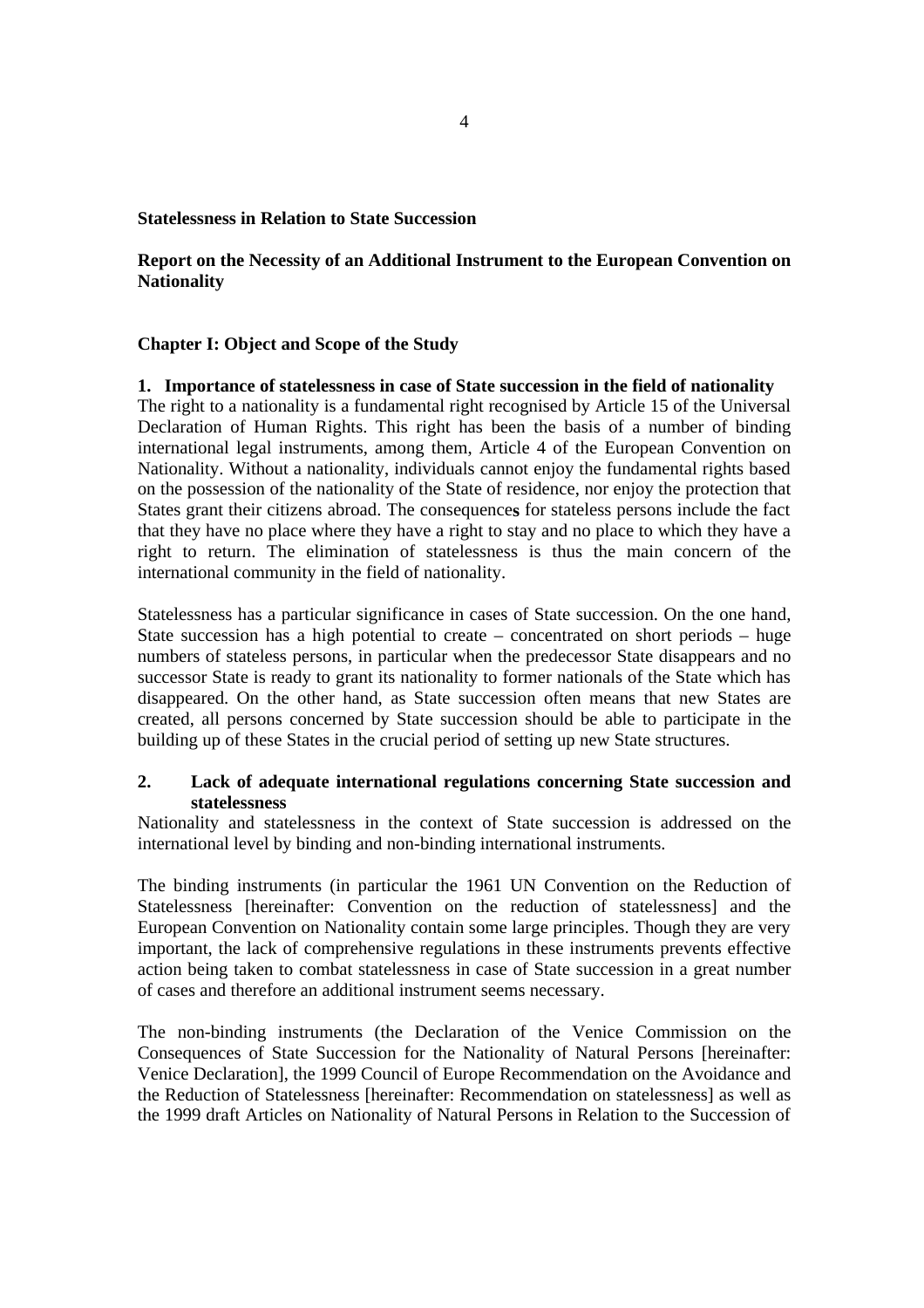States, prepared by the United Nations International Law Commission, contained in the Annex to the UN General Assembly Resolution 55/153 of 2001 [hereinafter: ILC draft]) contain principles and specific rules. Nevertheless, independently of their non-binding character, these instruments do not address some important aspects of statelessness in case of State succession (see below Sections 15 and 16).

## **3. Role of the Council of Europe with regard to statelessness and State succession**

The Council of Europe is the only European body dealing with the elaboration of general rules concerning nationality law. In this regard it must be noted that the European Union, in particular, does not consider nationality matters to be in its sphere of competence. Therefore, the Council of Europe has to ask itself whether the upholding of the most important human right in the field of nationality, the right to a nationality through the avoidance of statelessness – in situations where normally the greatest problems occur – in case of State succession – justifies its intervention in an area where no other European institution concerns itself with the formulation of legal rules.

# **4. Mandate of the CJ-NA**

The CJ-NA received the mandate to prepare a feasibility study in 2001 for the attention of the CDCJ on the necessity to prepare an additional instrument to the European Convention on Nationality concerning statelessness in relation to State succession. The present report contains the feasibility study.

# **5. Main criteria for the report**

The European Convention on Nationality was opened for signature on 6 November 1997 and entered into force on 1<sup>st</sup> March 2000. It contains a chapter on State succession which focuses on principles and general rules but which does not provide for specific rules, which States should respect in cases of State succession.

The Committee of Ministers adopted on 15 September 1999 a Recommendation on the Avoidance and the Reduction of Statelessness (hereinafter: Recommendation on statelessness). This recommendation was made on the basis of the European Convention on Nationality and was intended to further develop its rules and principles on avoiding and reducing statelessness.

This report is based on the question whether it is appropriate, four years after the adoption of the European Convention on Nationality , to develop its chapter on State succession, to apply to State succession also the ideas which are at the basis of the Recommendation on statelessness and to take into account the practical experience made in recent years with regard to State succession and statelessness in a certain number of States.

# **6. General avoidance of statelessness also concerns statelessness arising from State succession**

The general principles regarding statelessness in international instruments on nationality – e.g. in the European Convention on Nationality or the Convention on the reduction of statelessness – concern all instances of statelessness, i.e. apply also to the avoidance of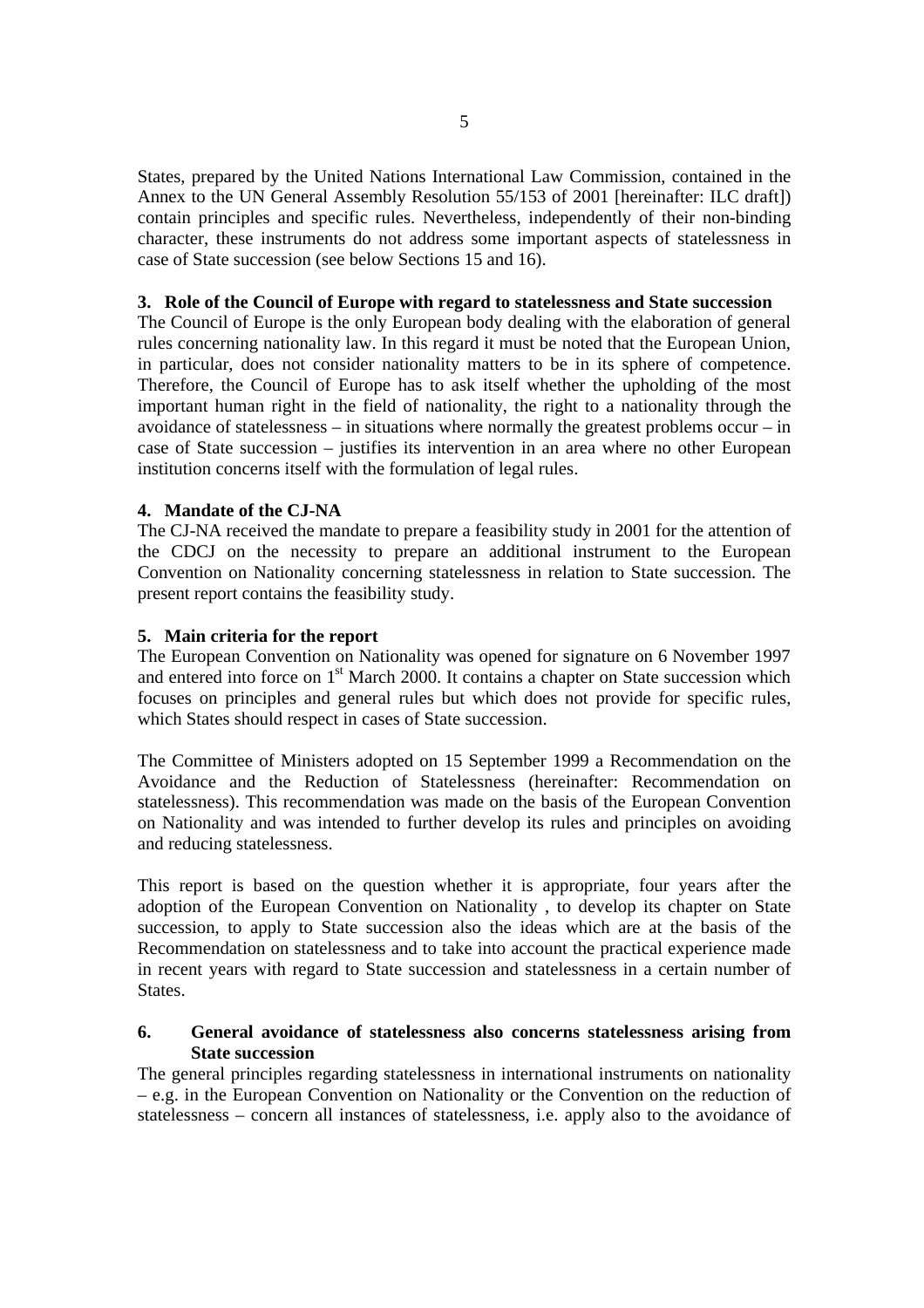statelessness in case of State succession, even if this is not explicitly mentioned. Therefore, even if we distinguish below (para. 11) between provisions mentioning explicitly statelessness in case of State succession and others which make only a general reference to statelessness, we should be aware of the fact that rules on statelessness as such always apply also to statelessness arising from State succession.

# **7. Limitation to State succession in so far as statelessness is concerned**

When the European Convention on Nationality deals with State succession, it does so by taking into account the whole range of nationality problems arising from State succession. In the same way, the Venice Declaration as well as the ILC draft deal with the whole set of nationality problems.

The present report, however, limits itself to consider State succession with regard only to statelessness and does not deal with the wider question as to whether a nationality acquired through State succession is the most adequate one on the basis of predominant effective links of a person with a State. This report also excludes cases of statelessness that are not a consequence of State succession, but which already existed before the State succession occurred. This approach undoubtedly facilitates the study and makes conclusions easier to reach. We should, however, bear in mind that this is only a partial approach which does not take into account all the questions which deserve to be raised in the field of State succession and nationality.

## **8. Prudent approach to statelessness and State succession**

The present report outlines problems and suggests possible solutions with regard to statelessness in cases of State succession on a broad basis. Proposals which are made in this report as to obligations of States concerned by State succession take into account that several States may be called upon in order to fight against statelessness or that some States have different ideas on their obligations in this respect. The consequence is that in order to fight effectively against statelessness various States concerned by State succession must have parallel or complimentary obligations to avoid statelessness in cases of State succession. The suggested solutions have thus at times a redundant character in the sense that they may concern at the same time the predecessor State, the successor State where a person resides as well as another successor State with which a person has an effective connection.

#### **Chapter II: Review of relevant situations and existing international instruments**

#### **9. Definition of State succession**

The 1978 Vienna Convention on Succession of States in Respect of Treaties defines succession of States as "the replacement of one State by another in the responsibility for international relations of territory". According to the Convention, it applies only to the effects of State succession occurring in conformity with international law and, in particular, with the principles of international law embodied in the Charter of the United Nations. This definition of State succession is also used in the field of nationality. In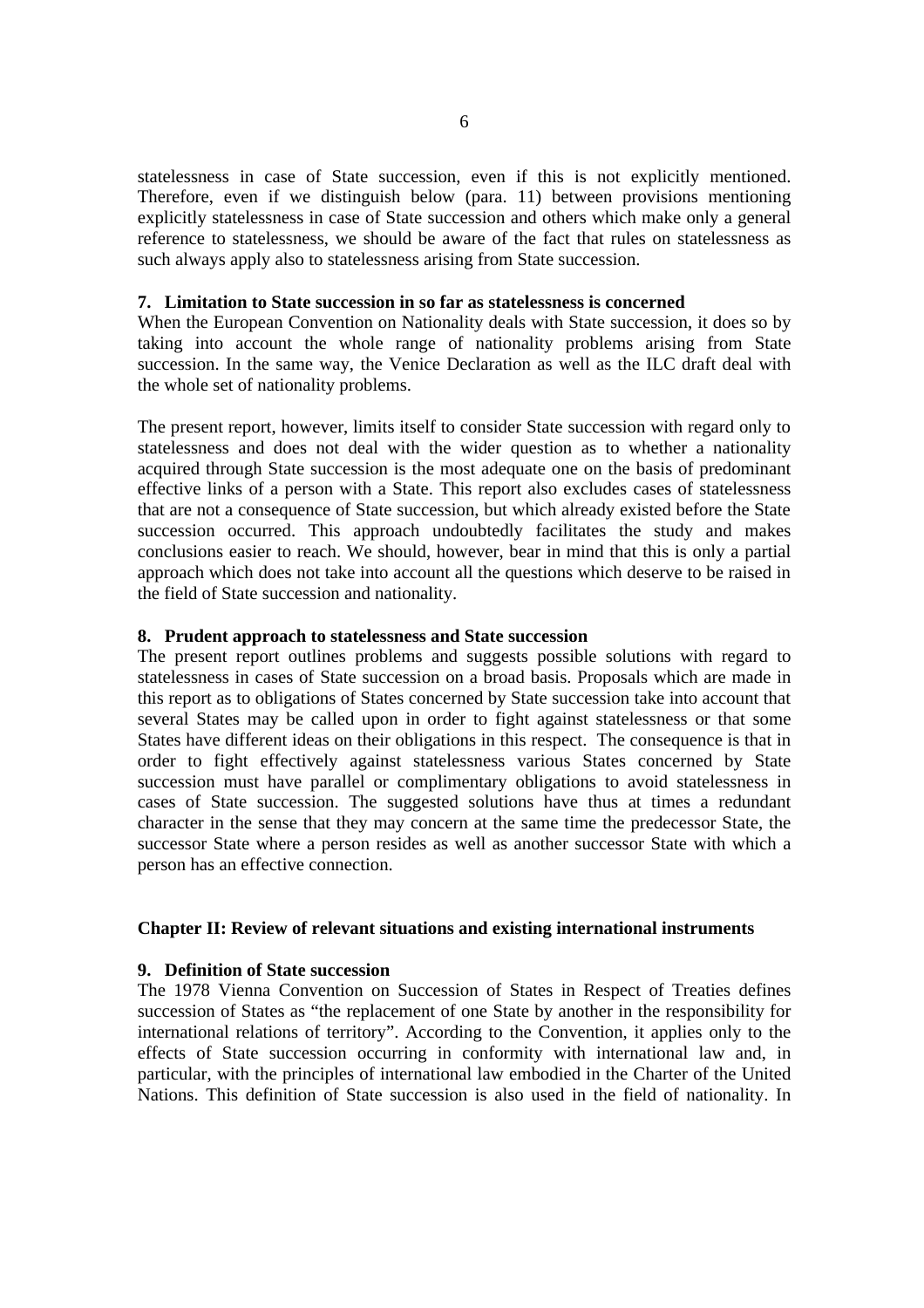particular, the relevant provisions of the ILC draft (Art. 2 para. a and Art. 3) repeat the wording of the Vienna Convention.

# **10. Categories of State succession and specific problems connected with them with regard to statelessness**

#### **10.1. Transfer of territory from one State to the other**

This category relates to the transfer of part of a territory of one State to another State. All the persons concerned in the field of nationality by such a State succession were necessarily citizens of the predecessor State. As the predecessor State continues to exist, there is an easy solution for not creating cases of statelessness: If the predecessor State is obliged not to withdraw its nationality from persons who do not acquire the nationality of the successor State, nobody will become stateless through the succession. But the most appropriate nationality in case of transfer of territory for persons habitually residing in that territory is normally the one of the successor State. There must therefore be a combined responsibility for avoiding statelessness between the successor State – which should have the primary responsibility for granting nationality – and the predecessor State – which has a subsidiary responsibility for not taking away its nationality as long as persons concerned have not acquired, or cannot acquire, the nationality of the successor State.

#### **10.2. Unification of States**

This example of State succession should not create problems with regard to statelessness. All persons possessing the nationality of the predecessor States should acquire through the unification the nationality of the new State (or, if one State unites with another which continues to exist, all persons who possessed the nationality of the disappearing State will acquire the nationality of the State which continues to exist).

#### **10.3. Dissolution of a State**

The dissolution of a State creates the greatest problems with regard to statelessness. As the predecessor State ceases to exist, all persons who previously possessed its nationality automatically lose it at the moment of its disappearance. The persons who cannot acquire the nationality of a successor State and who possess no other nationality necessarily remain stateless. Thus, there must be rules for the successor States to grant their nationality to persons who have a decisive link with them and who have lost the previous nationality through the dissolution of the predecessor State.

# **10.4. Dissolution of a federal State with internal citizenship**

In a federal State with internal citizenship, all citizens of the federal State necessarily possess the internal citizenship of a constituent unit of the federal State. Change of the place of residence – to another State or another constituent unit of the federal State - does not affect the internal citizenship. If the federal State disappears through dissolution into its constituent units, only the federal citizenship disappears, whereas the internal citizenship of each former constituent unit remains untouched, independently of the place of residence of the citizens concerned.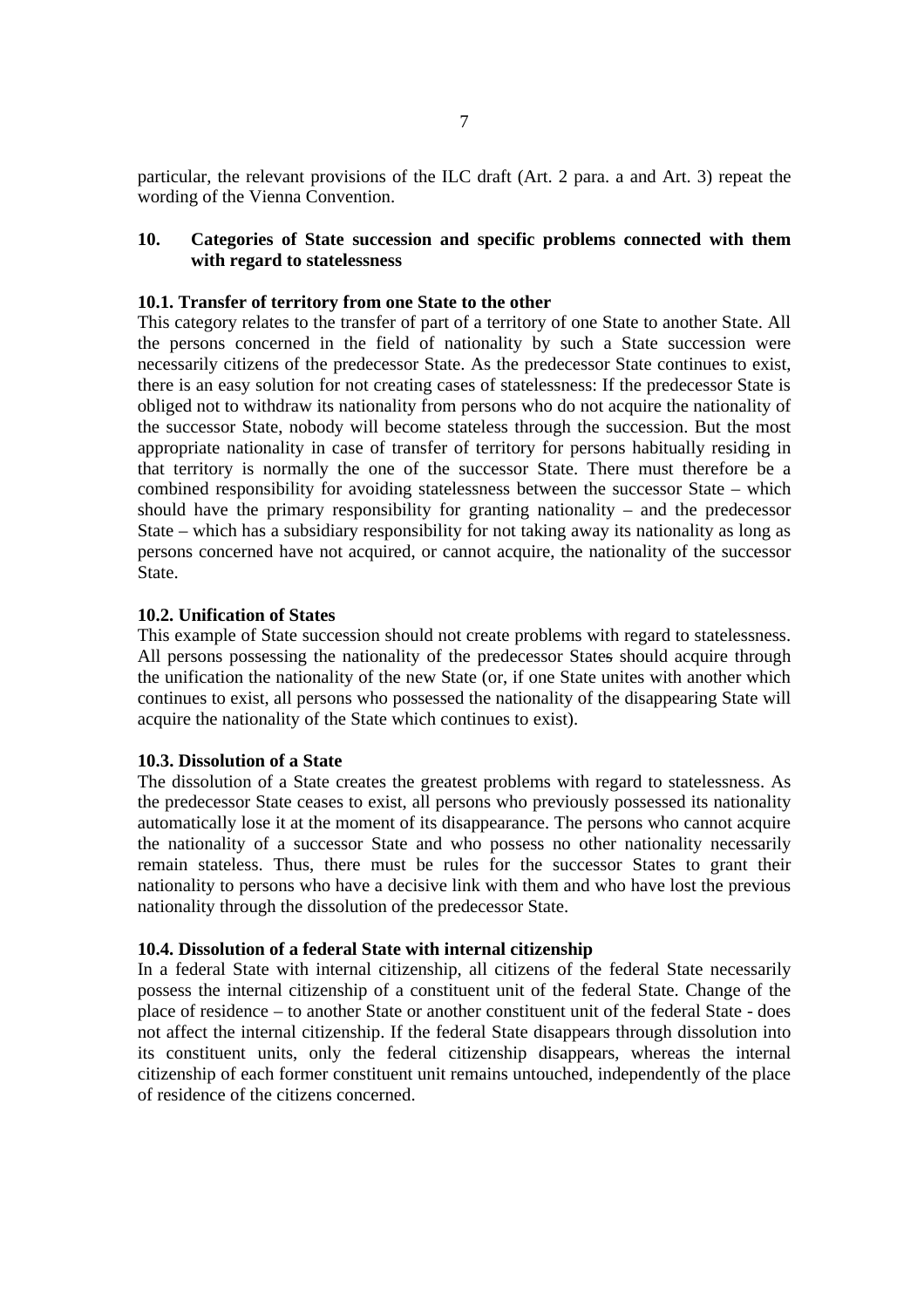Thus, in a federal State with internal citizenship, statelessness in case of dissolution of the federal State can easily be avoided if all persons who possessed the internal citizenship of a former constituent unit acquire the nationality of the corresponding successor State. However, the nationality thus acquired may not be the most relevant one with regard to the closest links of a person with a successor State. Problems may also arise with regard to family unity as it is possible that members of the same family - husband or wife or parents and children - do not have the same internal citizenship. Moreover, it is possible that registration of the former internal citizenship was not thoroughly carried out with the effect that a number of persons cannot prove their former internal citizenship and, after the succession occurred, the acquisition of the citizenship of a successor State. But the problem of de jure statelessness is, at least theoretically, resolved if all persons who possessed the internal citizenship of a former constituent unit acquire the nationality of the corresponding successor State.

# **10.5. Separation of part of the territory**

The separation of part or parts of the territory of a predecessor State is similar, as far as concerns statelessness, to the transfer of territory from one State to another. All the persons concerned by the State succession were necessarily citizens of the predecessor State. As the predecessor State continues to exist, there is an easy solution for not creating cases of statelessness, if the predecessor State is obliged not to withdraw its nationality from persons who do not acquire the nationality of the successor State. But the most appropriate nationality in case of separation of territory for persons habitually residing in the separated territory is normally the one of the successor State. There should therefore be a combined responsibility for avoiding statelessness between the successor State – which should have the primary responsibility for granting nationality – and the predecessor State – which has a subsidiary responsibility for not taking away its nationality as long as persons concerned have not acquired, or cannot acquire, the nationality of the successor State.

### **Chapter III Existing international instruments**

# **11. International instruments on State succession and nationality with specific provisions on statelessness**

For the purpose of this report, the three above-mentioned international instruments of the Venice commission, the Council of Europe and the UN are taken into account. Special attention is given to provisions which explicitly refer to statelessness in case of State succession. This approach is based on the idea that if the drafters of these provisions felt the need to mention explicitly statelessness in case of State succession, such provisions must undoubtedly be relevant in the context of this study. This does not exclude the fact that also other provisions may be important. The following provisions of the abovementioned instruments may be considered to be of particular relevance.

#### *Venice Declaration*:

In the Declaration of the Venice Commission, the avoidance of statelessness in case of State succession is explicitly mentioned in particular in the following provisions: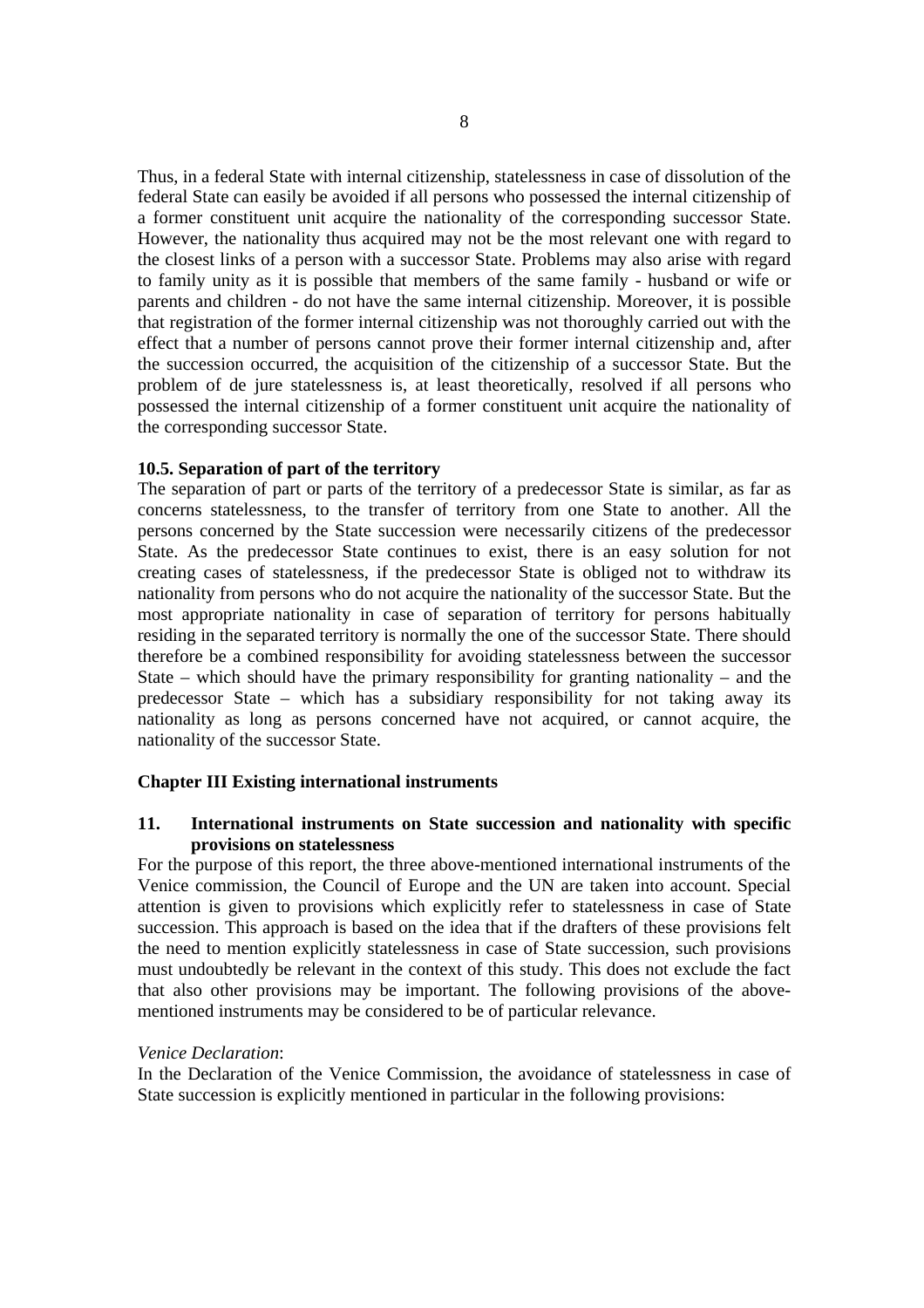- "The successor State shall grant its nationality:
	- a. to permanent residents of the transferred territory who become stateless as a result of the succession
	- b. to persons originating from the transferred territory, resident outside that territory, who become stateless as a result of the succession (Art. IV.10)."
- "The predecessor State shall not withdraw its nationality from its own nationals who have been unable to acquire the nationality of a successor State (Art. IV. 12)".

Even if not explicitly referring to State succession, the Venice declaration also contains the fundamental principles that "the States concerned shall respect the principle that everyone has the right to a nationality (Art. II 5) and that they "shall avoid creating cases of statelessness (Art. II 6)".

#### *European Convention on Nationality :*

The Convention, in its chapter on State succession and nationality (Chapter VI), explicitly provides that States have to respect the principles of the rule of law, the principles concerning human rights, the general principles of the Convention (in particular the right to a nationality; the avoidance of statelessness, the prohibition of arbitrary deprivation of nationality, the principle of non-discrimination) and the specific principles applicable to State succession, in particular to avoid statelessness (Art. 18 para.1)

Among the specific principles applicable to State succession are the following (Art. 18 para. 2):

"In deciding on the granting or the retention of nationality in cases of State succession, each State Party concerned shall take account in particular of:

- a. the genuine and effective link of the person concerned with the State;
- b. the habitual residence of the person concerned at the time of State succession;
- c. the will of the person concerned;
- d. the territorial origin of the person concerned."

In the same chapter, the Convention provides that "In cases of State succession, States Parties concerned shall endeavour to regulate matters relating to nationality by agreement amongst themselves and, where applicable, in their relationships with other States concerned. Such agreements shall respect the principles and rules contained or referred to in this chapter (Art. 19)".

# *ILC draft:*

In the ILC draft, the avoidance of statelessness in cases of State succession is explicitly mentioned in the following provisions:

– "States concerned shall take all appropriate measures to prevent persons who, on the date of the succession of States, had the nationality of the predecessor State from becoming stateless as a result of such succession (Art. 4)."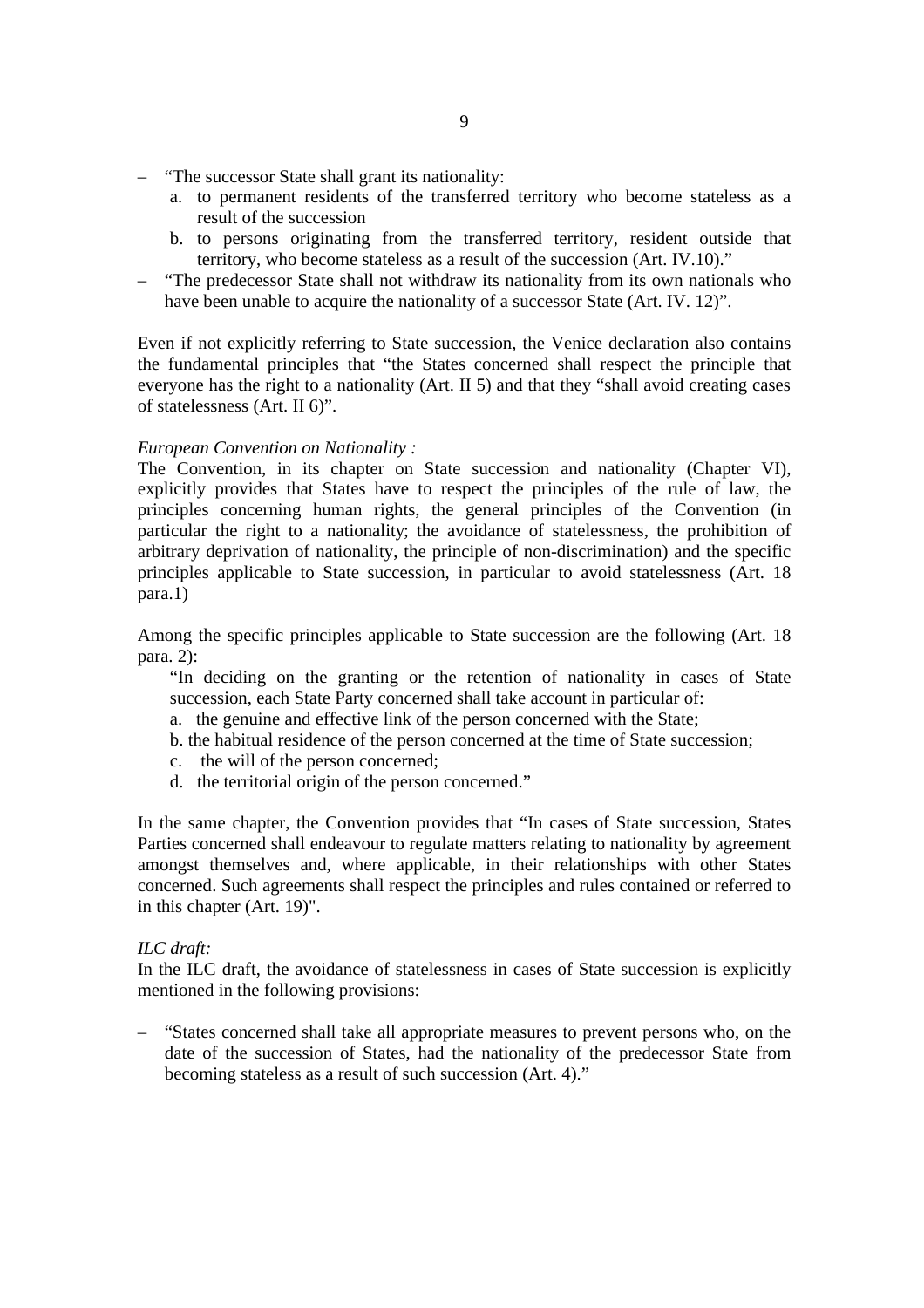- "Each State concerned shall grant a right to opt for its nationality to persons concerned who have appropriate connection with that State if those persons would otherwise become stateless as a result of the succession of States (Art. 11, para. 2)."
- "A child of a person concerned, born after the date of the succession of States, who has not acquired any nationality, has the right to the nationality of the State concerned on whose territory that child was born (Art. 13)."
- In case of transfer of territory, "the predecessor State shall not withdraw its nationality before the person concerned has acquired the nationality of the successor State (Art. 20,  $2<sup>nd</sup>$  sentence)."
- In case of dissolution of States, each successor State shall grant its nationality to persons concerned not entitled to the nationality of any State concerned who have their habitual residence in a third State, on the condition that they were born in, had their last habitual residence in or have any other appropriate connection with the successor State (Art. 22, para. b. subpara. ii).
- In case of dissolution of a federal State, a successor State shall grant its nationality to stateless persons who previously possessed the internal citizenship of the unit which has become the successor State (Art. 22 para. b, subpara. i).
- In case of separation of part(s) of the territory, "the predecessor State shall not... withdraw its nationality before...persons (concerned) acquire the nationality of the successor State (Art. 25, para. 1).
- As concerns other States, nothing in the Resolution "requires States to treat persons concerned having no effective link with a State concerned as nationals of that State, unless this would result in treating those persons as if they were stateless (Art. 19 para. 1)". Likewise, nothing in the Resolution "precludes States from treating persons concerned, who have become stateless as a result of the succession of States, as nationals of the State concerned whose nationality they would be entitled to acquire or retain, if such treatment is beneficial to those persons (Art. 19 para. 2)".

The following articles of the ILC draft are particularly relevant in the context of this report even if they do not explicitly refer to statelessness in cases of State succession:

- Persons concerned having their habitual residence in the territory affected by the succession of States are presumed to acquire the nationality of the successor State on the date of such succession. (Article 5)
- In case of transfer of territory, the successor State shall attribute its nationality to the persons concerned who have their habitual residence in the transferred territory (Art.  $20.1$ <sup>st</sup> sentence).
- In case of dissolution of States, each successor States shall attribute its nationality to persons concerned having their habitual residence in its territory (Art. 22, para. a).

# **12.International instruments on statelessness with specific provisions on State succession**

For the purpose of this report, the Convention on the reduction of statelessness and the Recommendation on statelessness are taken into account. Special attention is given to provisions mentioning explicitly statelessness in case of State succession (see above, beginning of Section 11).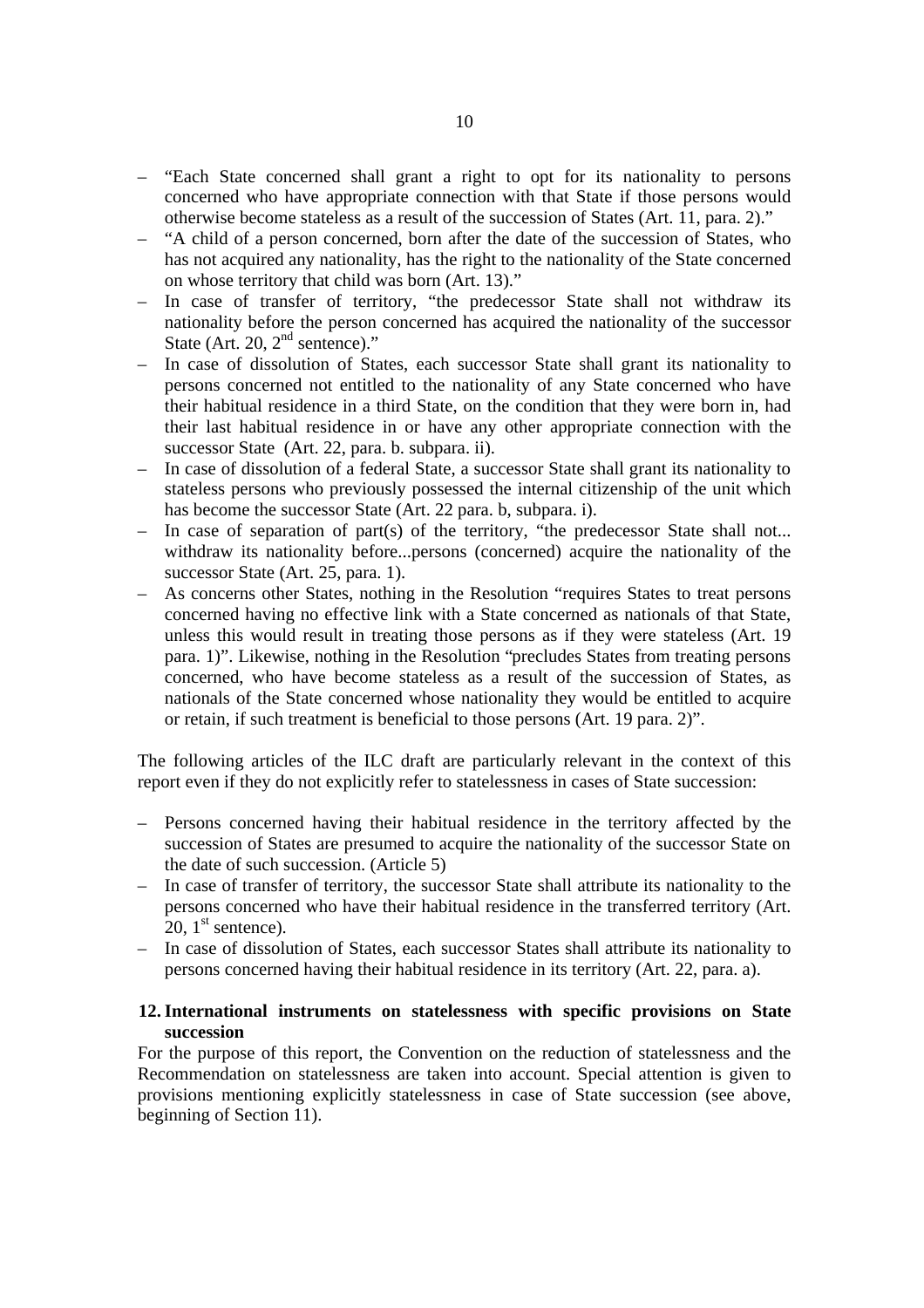## *Convention on the reduction of statelessness*

The Convention contains the following explicit provisions concerning State succession and statelessness:

"1. Every treaty between Contracting States providing for the transfer of territory shall include provisions designed to secure that no person shall become stateless as a result of the transfer. A Contracting State shall use its best endeavours to secure that any such treaty made by it with a State which is not a party to this Convention includes such provisions.

2. In the absence of such provisions a Contracting State to which territory is transferred or which otherwise acquires territory shall confer its nationality on such persons as would otherwise become stateless as a result of the transfer or acquisition (Art. 10)."

Even if they do not explicitly mention statelessness with regard to State succession, the following articles of the Convention have also a particular significance in cases of State succession:

A contracting State shall grant its nationality to a person born in its territory who would otherwise be stateless (Art. 1 para. 1). Such a nationality shall be granted either at birth or at a later moment in conformity with the detailed provisions contained in article 1 of the Convention. Article 8 indicates the principle that a contracting State shall not deprive a person of its nationality if such deprivation would render him stateless and Article 9 provides that a contracting State may not deprive any person or group of persons of their nationality on racial, ethnic, religious or political grounds.

# *The Council of Europe Recommendation on statelessness*

The Recommendation contains the following explicit provision concerning State succession and statelessness:

"States should endeavour to regulate matters relating to statelessness, where appropriate and in particular in cases of state succession, by international agreement (Art. I. e)".

Even if they do not explicitly mention statelessness in the context of State succession, the following articles of the Recommendation have also a particular significance in cases of State succession:

"Each State should ensure that its legislation provides for the acquisition of its nationality by children born on its territory who would otherwise be stateless (Art. II A b).

"Each State should facilitate the acquisition of its nationality by stateless persons lawfully and habitually resident on its territory...(Art. II B para. 1)". In particular, each State should reduce the required period of residence, not require more than an adequate knowledge of one of its official languages, ensure that procedures be easily accessible,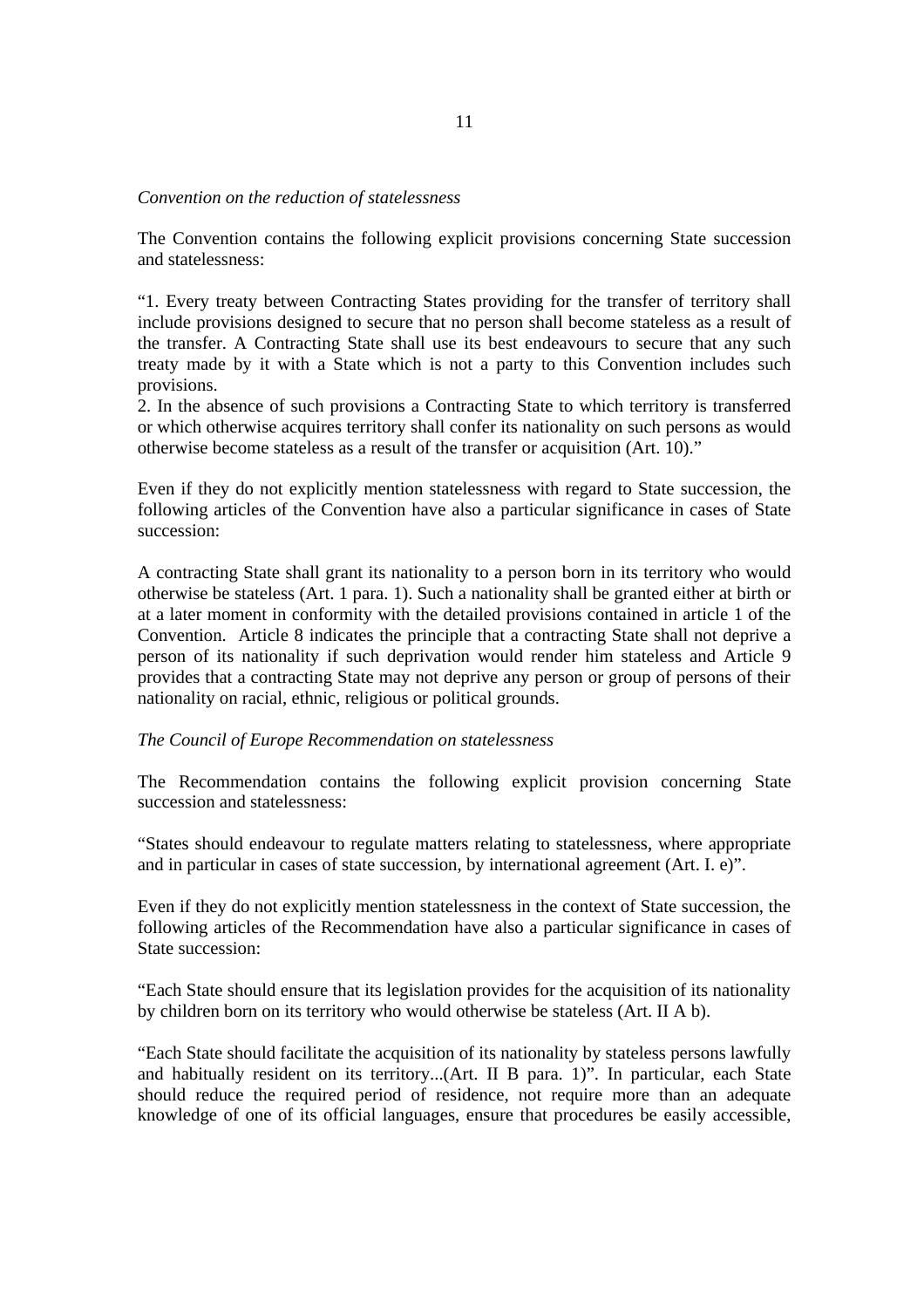not subject to undue delay and available on payment of reduced fees and ensure that offences do not unreasonably prevent stateless persons from seeking nationality (Art. II B  $a - d$ ).

# **Chapter IV Considerations on the basis of existing international instruments**

# **13. Rules of the above-mentioned international instruments with regard to the categories of State succession creating statelessness**

# **13.1. Transfer of and separation of part of the territory**

The Venice Declaration as well as the ILC draft refer to the fundamental rule that in case of transfer and separation of part of the territory the predecessor State shall not withdraw its nationality from its own nationals who have been unable to acquire the nationality of a successor State (Art. IV.12 of the Venice Declaration ; Art. 20,  $2<sup>nd</sup>$  sentence of the ILC draft).

As to the obligations of the successor State with regard to avoiding statelessness in case of transfer and separation of part of the territory, the rules of the Venice Declaration (Art. IV.10 a) as well as the ones of the UN-Declaration (Art. 20,  $1<sup>st</sup>$  sentence) do not differ from the rules applicable in case of dissolution of a State. They will thus be dealt with in Section 13.2.

The European Convention on Nationality, containing principles and general rules with regard to statelessness in cases of State succession, does not provide for specific rules in this area.

An adequate international instrument on statelessness and State succession must contain the ideas expressed in the above-mentioned rules.

# **13.2. Dissolution of a State**

The Venice Declaration as well as the ILC draft distinguish between persons who have their habitual residence in a successor State at the moment of State succession and persons living in a third State.

# *Persons having their habitual residence in a successor State*

According to the Venice Declaration, the successor State shall grant its nationality to persons concerned having their habitual residence in a successor State who become stateless as a result of the succession (Art. IV.10 a).

The ILC draft provides that in case of dissolution of a State the successor States shall attribute their nationality to persons concerned who have their habitual residence in their territory (Art. 22, para. a).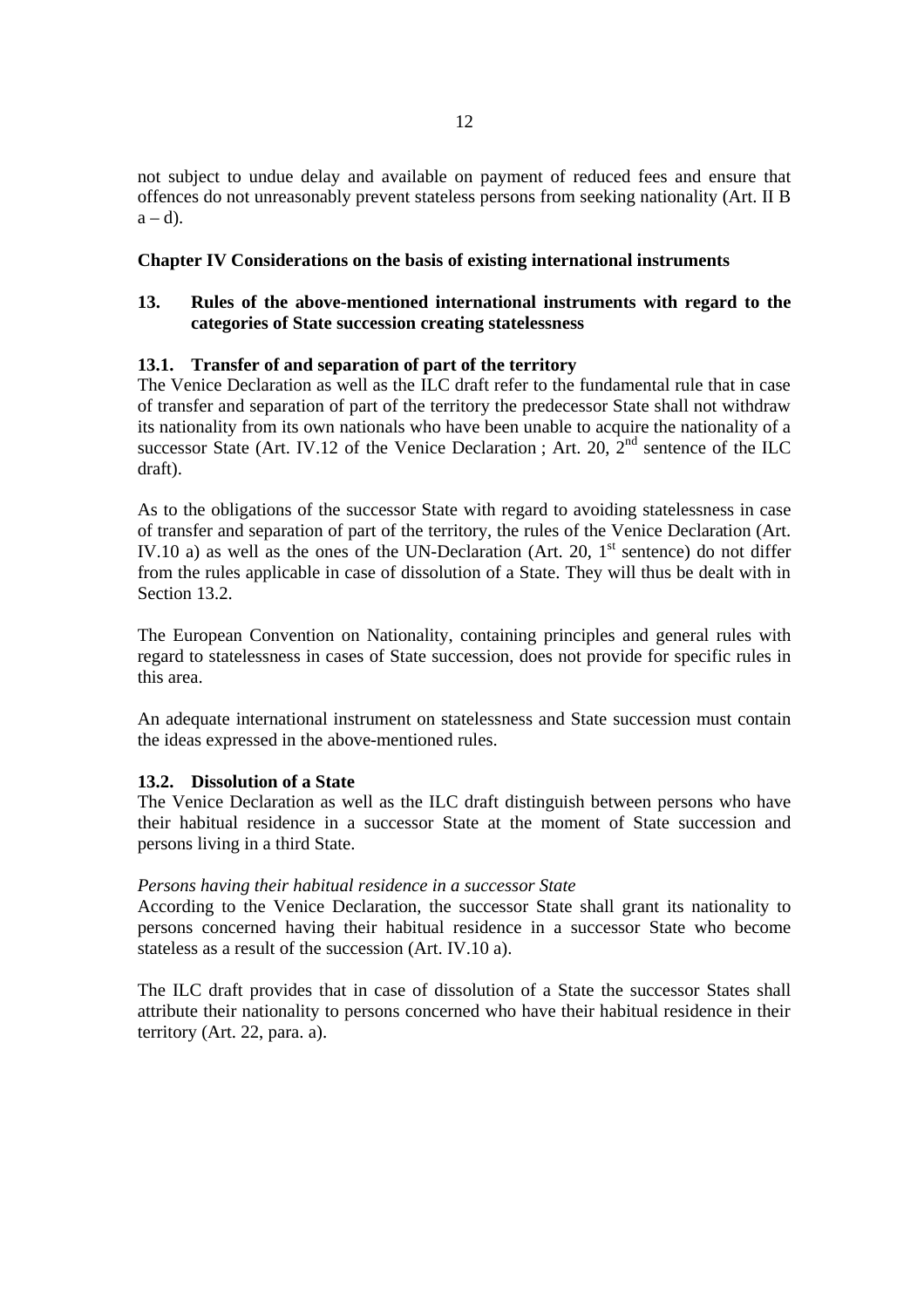## *Persons living in a third State*

According to the Venice Declaration, "the successor State shall grant its nationality to persons originating from the transferred territory, resident outside that territory, who become stateless as a result of the succession (Art. IV.10 b)."

According to the ILC draft, in case of dissolution of States, each successor State shall grant its nationality to persons concerned not entitled to the nationality of any State concerned who have their habitual residence in a third State, on the condition that they were born in, had their last habitual residence in or have any other appropriate connection with the successor State (Art. 22, para. b. subpara. ii).

The ILC draft provides that in case of dissolution of a federal State, a successor State shall grant its nationality to stateless persons having their habitual residence in a third State who previously possessed the internal citizenship of the unit which has become the successor State (Art. 22 para. B, subpara. ii).

The European Convention on Nationality, containing principles and general rules with regard to statelessness in cases of State succession, does not provide for specific rules in this area.

An adequate international instrument on statelessness and State succession must contain the ideas expressed in the above-mentioned rules.

**14. Combination of the rules of the above-mentioned international instruments with regard to avoiding and reducing statelessness in cases of State succession**  If we combine the ideas of the above-mentioned international instruments without distinguishing between categories of State succession and if we limit ourselves – as is the purpose of this paper – to avoiding statelessness, we arrive at the following rules:

- A successor State shall grant its nationality to persons habitually resident in its territory, in particular if they bec**a**me stateless as a result of the State succession.
- A predecessor State shall not withdraw its nationality from its nationals who have been unable to acquire the nationality of a successor State.
- A successor State shall grant its nationality to persons habitually resident in a third State who become stateless as a result of the succession if they were born in the territory which has become the territory of the successor State, had their last habitual residence in it or have any other appropriate connection with the successor State.
- In case of dissolution of a federal State, a successor State shall grant its nationality to stateless persons who previously possessed its internal citizenship.

We may add to these rules the principle that States should endeavour to regulate matters relating to statelessness, where appropriate and in particular in cases of State succession, by international agreement.

These rules are not provided for in the European Convention on Nationality.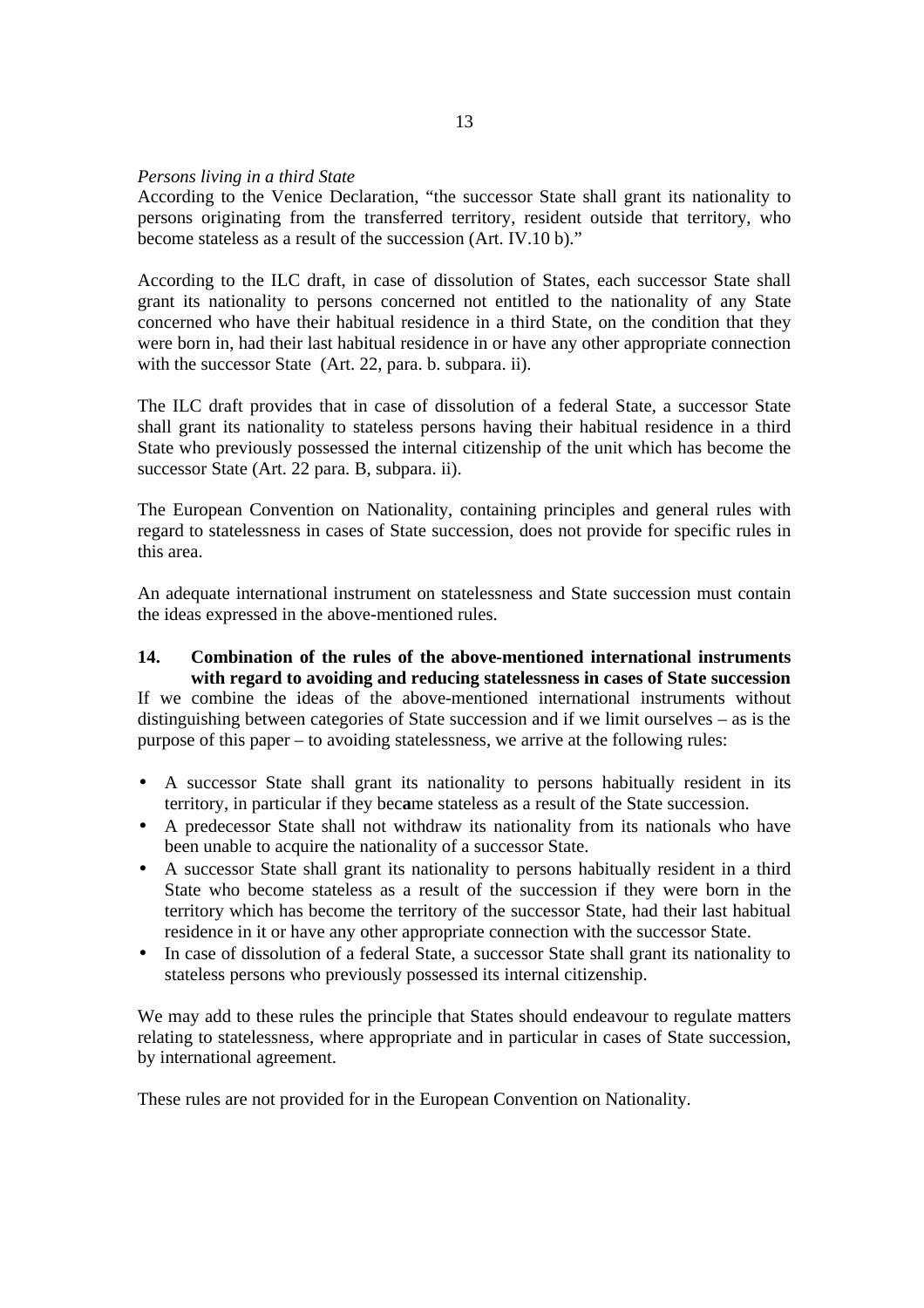# **15. Is there a need for other rules?**

Aside from what emerges from Section 14, is there a need for other rules with regard to statelessness and State succession not referred to above in the context of the Venice Declaration, the European Convention on Nationality , the ILC draft or the Convention on the reduction of statelessness?

This question might be studied on the basis of two different approaches: the practical experience of recent cases of State succession and the Council of Europe Recommendation.

#### **16. Other rules which may be based on practical experience**

Practical experience with regard to statelessness and State succession has shown us additional difficulties in the following areas:

#### *Change of place of residence*

As has been outlined above, a successor State should grant its nationality to persons habitually resident in its territory who become stateless as a result of the State succession. In case of dissolution of a State, the moment of State succession may not be the same for all successor States because of differing attitudes as to the moment of disappearance of the predecessor State. Successor States may also consider decisive for the acquisition of their nationality not the residence in their territory at the moment of State succession but at another moment, e.g. the day of adoption of their Constitution or the entry into force of their citizenship law. Persons who changed their residence before the decisive date for acquisition of nationality in their former State of residence and after the decisive date for acquisition of nationality in their new State of residence remain stateless if they cannot acquire the nationality of a successor State on the basis of a criterion other than residence.

Thus, there should be an obligation of the new State of residence, after a period of residence in its territory, to grant its nationality through a facilitated procedure to persons who remain stateless in the wake of State succession because of a change of place of residence.

#### *Residence*

Often persons who have a long-time factual residence in a State legally are not considered as residents of that State because of a restrictive interpretation of the term of residence. This interpretation is responsible for a huge number of cases of statelessness of persons who cannot acquire the nationality of the successor State in which they live.

In the European Convention on Nationality, a uniform concept of residence has been used (lawful and habitual residence), but it needs further qualifications to which States should conform, so as to permit persons without a nationality who have a stable factual residence in a successor State to acquire its nationality.

#### *Rules of proof*

Often requirements of proof that a person has acquired the nationality of a successor State are so strict in regard of all the circumstances that persons who are entitled to such a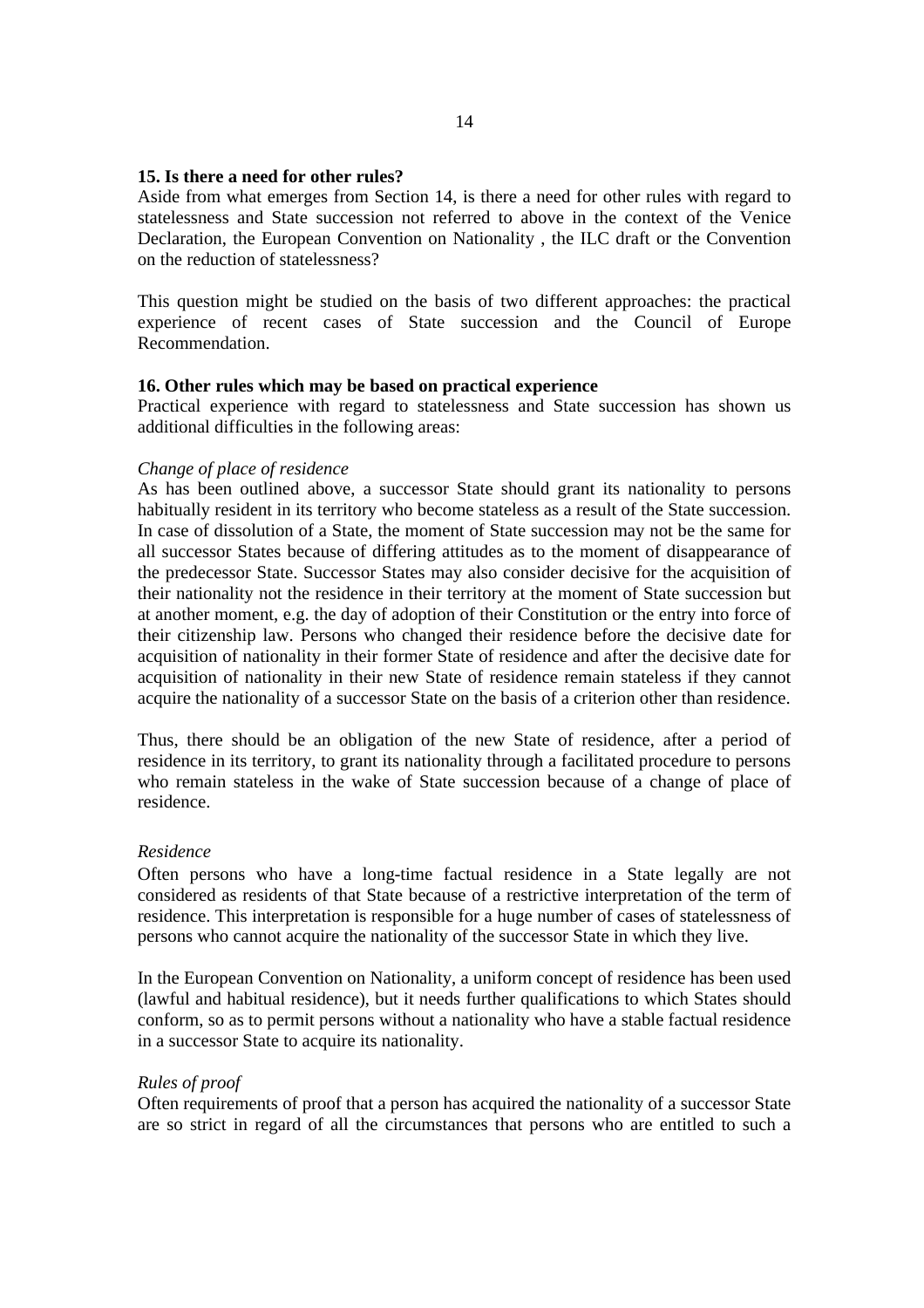nationality are unable to be recognised as citizens and remain in fact stateless. This also applies to successor States of federal States where theoretically no case of statelessness should occur in the wake of State succession, providing all persons who previously possessed the internal citizenship of the newly formed successor State acquire its citizenship.

Successor States should therefore be obliged not to require full proof of conditions for the acquisition of their nationality if this would otherwise lead to de facto statelessness. A high probability - according to the circumstances – that the conditions for acquisition of the nationality of a successor State are fulfilled should be sufficient.

# *Avoiding multiple nationality*

The avoidance of cases of multiple nationality can be an important factor leading to statelessness in cases of State succession. If in order to acquire the nationality of a successor State persons are required to prove that they have not acquired the nationality of another or other successor States and they are unable to do so because the other successor State does not co-operate, such a requirement leads to statelessness. Even if this case of creation of statelessness is partially linked to the above-mentioned case relative to the rules of proof, it has an independent significance.

There should be an obligation on successor States not to require proof of non-acquisition of another nationality from persons habitually resident in their territory at the moment of State succession before they will recognise such persons as citizens. The State may, however, require that the person concerned co-operates with a view to avoid multiple nationality. The provision on non-recognition of another nationality according to the 1930 Hague Convention on certain questions relating to the conflict of nationality laws (Art. 3) and a provision on automatic loss of nationality in case of voluntary acquisition of another nationality, in conformity with the European Convention on Nationality, should normally be sufficient to avoid problems for the States concerned with regard to multiple nationality.

# **17. Other rules which may be considered on the basis on the Council of Europe Recommendation on the avoidance and reduction of statelessness**

The following rules of the Recommendation on statelessness have a particular significance in the field of State succession:

• *International co-operation*

The Recommendation provides that States promote the avoidance of statelessness through international co-operation. This point is of particular importance when persons who reside in one successor State are only able to prove the acquisition - or non-acquisition - of the nationality of another successor State through international co-operation between the two States and if those persons are considered, until such proof is produced, as having no nationality. A similar provision is contained in the ILC draft (Art. 18).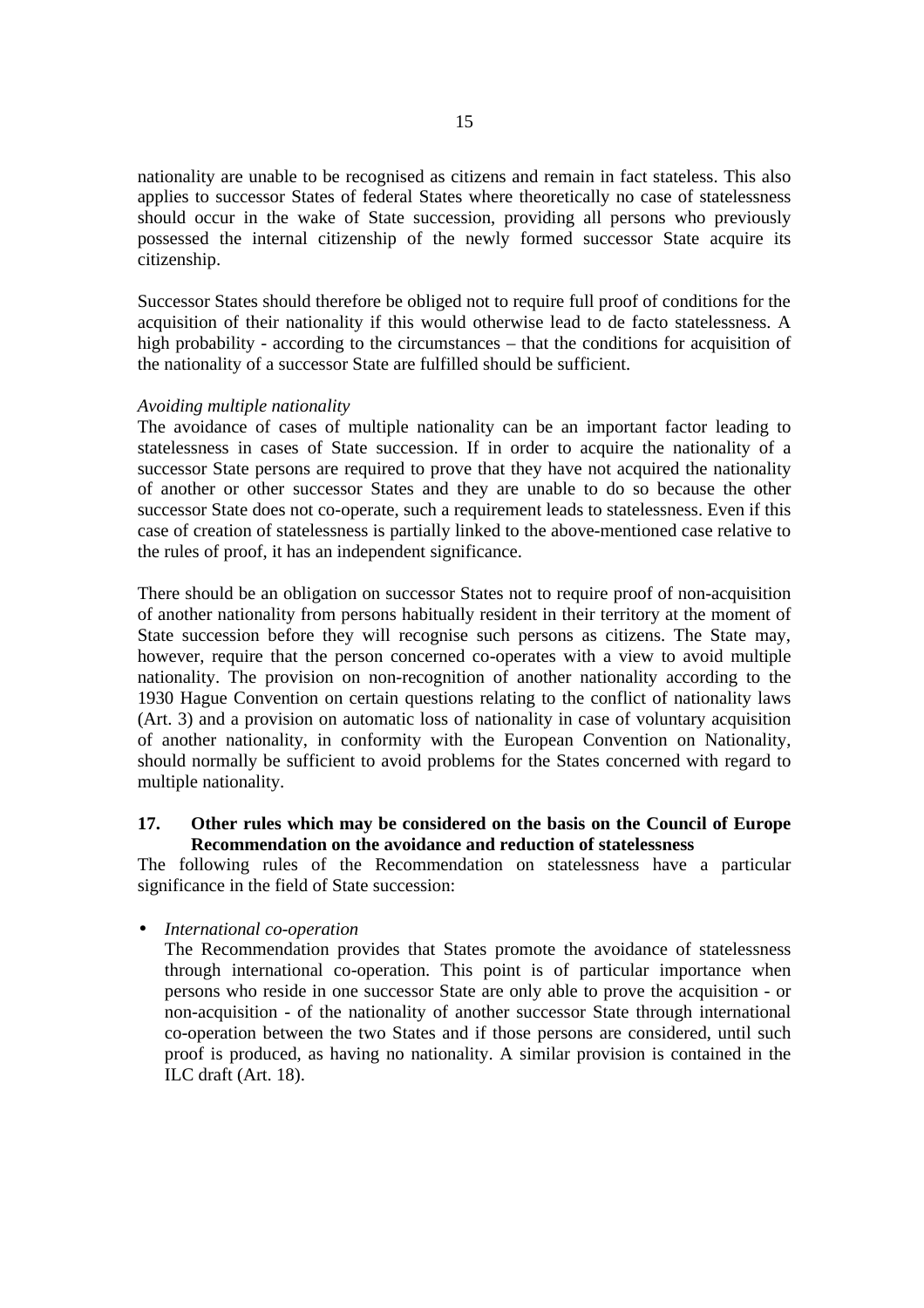• *Avoiding statelessness at birth*

According to the Recommendation, each State should ensure that its legislation provides for the acquisition of its nationality by children born on its territory who would otherwise be stateless (Art. II.A.b.). This rule is of particular importance for children of parents concerned by State succession who could not acquire the nationality of the successor State where they reside. At least their children born after the date of State succession should acquire the nationality of the successor State where they were born if they have no other nationality. Such an excellent rule is provided in the ILC draft (Art. 13).

• *Facilitating the acquisition of nationality by stateless persons*

The Recommendation provides that each State should facilitate the acquisition of its nationality by stateless persons lawfully and habitually residing on its territory (Art. II. B.). This provision is particularly important in cases of State succession for stateless former citizens of the predecessor State who reside in a successor State whose nationality they could not acquire because they failed to fulfil the relevant conditions.

## **Chapter V : Conclusions**

#### **18. Feasibility of an international instrument on State succession and statelessness**

It follows from the above that there is a need for a comprehensive international instrument on State succession and statelessness. It should go beyond what already exists in this field. Such an instrument of the Council of Europe is feasible. It would take into account the primary responsibility of the Council of Europe to be active in the field of nationality on the European level.

This feasibility study shows that an additional instrument to the European Convention on Nationality on statelessness in relation to State succession is necessary because:

- a) the avoidance of statelessness is one of the main concerns of the international community in the field of nationality
- b) State succession remains a major source of cases of statelessness,
- c) the European Convention on Nationality only contains general principles and not specific rules on nationality in cases of State succession,
- d) other instruments of the Council of Europe, the Venice Commission and the United Nations either do not have binding character or do not elaborate issues relating to statelessness in relation to State succession,
- e) the Council of Europe is the only European body dealing with nationality on a general level.

The elaboration of such an instrument, if limited to statelessness, would be less complex than the preparation of a general instrument on State succession and nationality, where one considerable difficulty relates to the right of option for the most appropriate nationality in case of State succession for persons who are not stateless.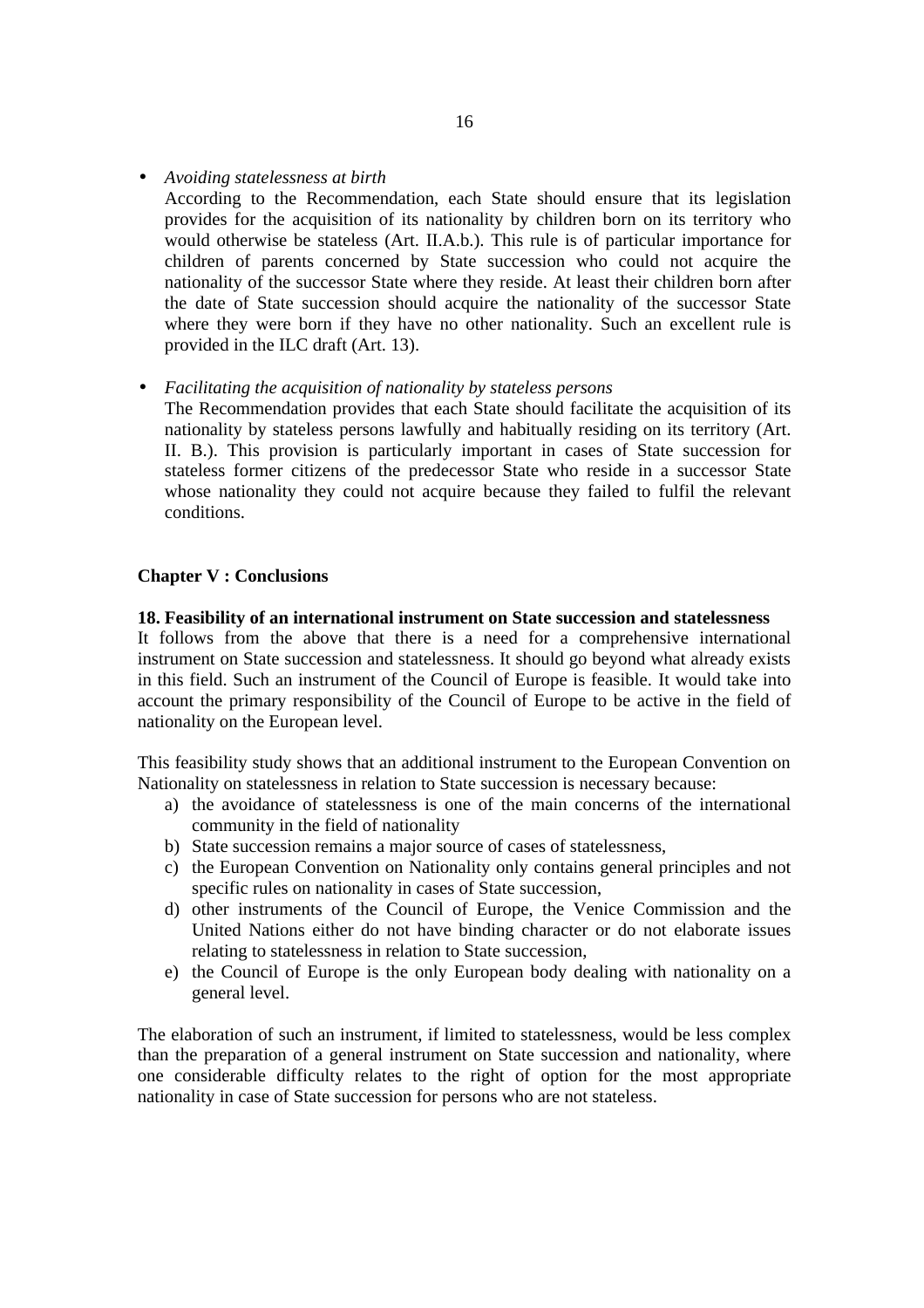# **19. Conclusions for an international instrument on State succession and statelessness**

It appears that the following possible rules amongst others deserve attentive consideration in regard of a new instrument additional to the European Convention on Nationality :

- A successor State should grant its nationality to persons habitually resident in its territory, in particular if they become stateless as a result of the State succession.
- A predecessor State should not withdraw its nationality from its nationals who have been unable to acquire the nationality of a successor State.
- A successor State should grant its nationality to persons habitually resident in a third State who became stateless as a result of the succession if they have appropriate connection with the successor State, for example, by birth or previous habitual residence.
- In case of dissolution of a federal State, a successor State should grant its nationality to stateless persons who previously possessed its internal citizenship.
- There should be an obligation on the new State of residence to grant its nationality, after a period of residence in its territory, through a facilitated procedure to persons who remained stateless in the wake of the succession of States because of a change of their place of residence.
- There should be an obligation on a successor State to conform to an internationally harmonised concept of habitual residence, so as to permit persons without a nationality who have a stable factual residence in a successor State to acquire its nationality.
- Successor States should be obliged not to require full proof of conditions for the acquisition of their nationality if this would otherwise lead to de facto statelessness. A high probability - according to the circumstances - that the conditions for acquisition of the nationality of a successor State are fulfilled should be sufficient.
- There should be an obligation on successor States not to require proof of nonacquisition of another nationality from persons habitually resident in their territory at the moment of State succession before they will recognise such persons as citizens. The State may, however, require that the person concerned co-operates with a view to avoid multiple nationality.
- States should promote the avoidance of statelessness, in particular in case of State succession, through international co-operation.
- States should facilitate the acquisition of their nationality by stateless persons lawfully and habitually residing on their territories, in particular in case of State succession.
- Stateless children born of former citizens of a predecessor State in a successor State after the date of State succession should acquire the nationality of the State where they were born.

In addition to these substantive rules, the following principle should be taken into consideration:

• States should endeavour to regulate matters relating to statelessness, where appropriate and in particular in cases of State succession, by international agreement.